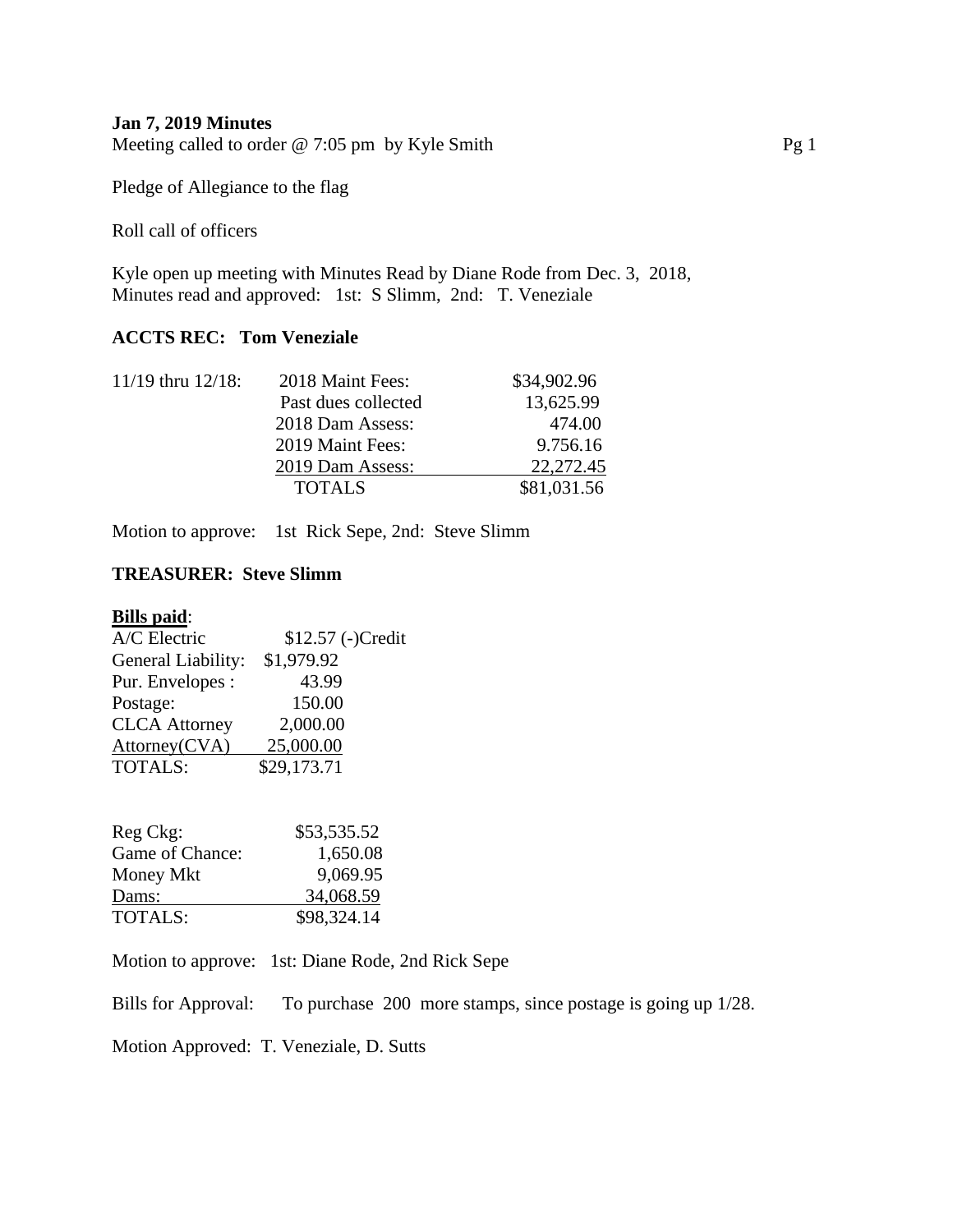- **Dams** Steve Bailey give brief run down, Dams are holding their own. Steve was contacted by Public Works of BVT, them advising us they were clearing debris near lake openings. Just to keep an eye on our water flow.
- **Grounds**: (Josh Anderson) Not avail, left email stating: Had a drone in area of 2nd beach over the Holiday, saw 2 boats that need to be removed, along with plenty of broken glass.
- **Welcome Committee**: (Paul Barrie) Nothing to report; Kyle mentioned we are still looking for volunteers to help in this area.
- **Fundraising:** (Diane Rode/Donna Sutts) We are still selling WaWa Shorti Hoagie Coupons, good for breakfast sandwiches too. We are looking into doing a 50/50 Raffle, selling for \$5.00 each, the drawing would be held at the May 6, 2019 Meeting.

# **PRESIDENTS** Report:

Brief rundown, and our proceeding for the Maint Company, along with moving forward with paying down our debts to both attorneys

Would like to thank Steve Slimm, and Tom Veneziale for all of their time put into getting all billing information together, and invoices sent out.

Also, received a call from Folsom Boro, concerning screaming at last meeting. They are allowing us to use their facility, and we must remain cordial with each other at all times.

**Communications/Website:** It was again mention that Maintenance Payments (Tiers) are the only payment that can be made on website/paypal.

**Old Business:**  $4<sup>th</sup>$  Beach: This property called  $(4<sup>th</sup>$  Beach) was sold due to CLCA was not tax exempt by Folsom Boro, and could not afford to continue to pay those taxes. Land was sold 1993 (26 yrs ago) to NJ Natural Land Trust.